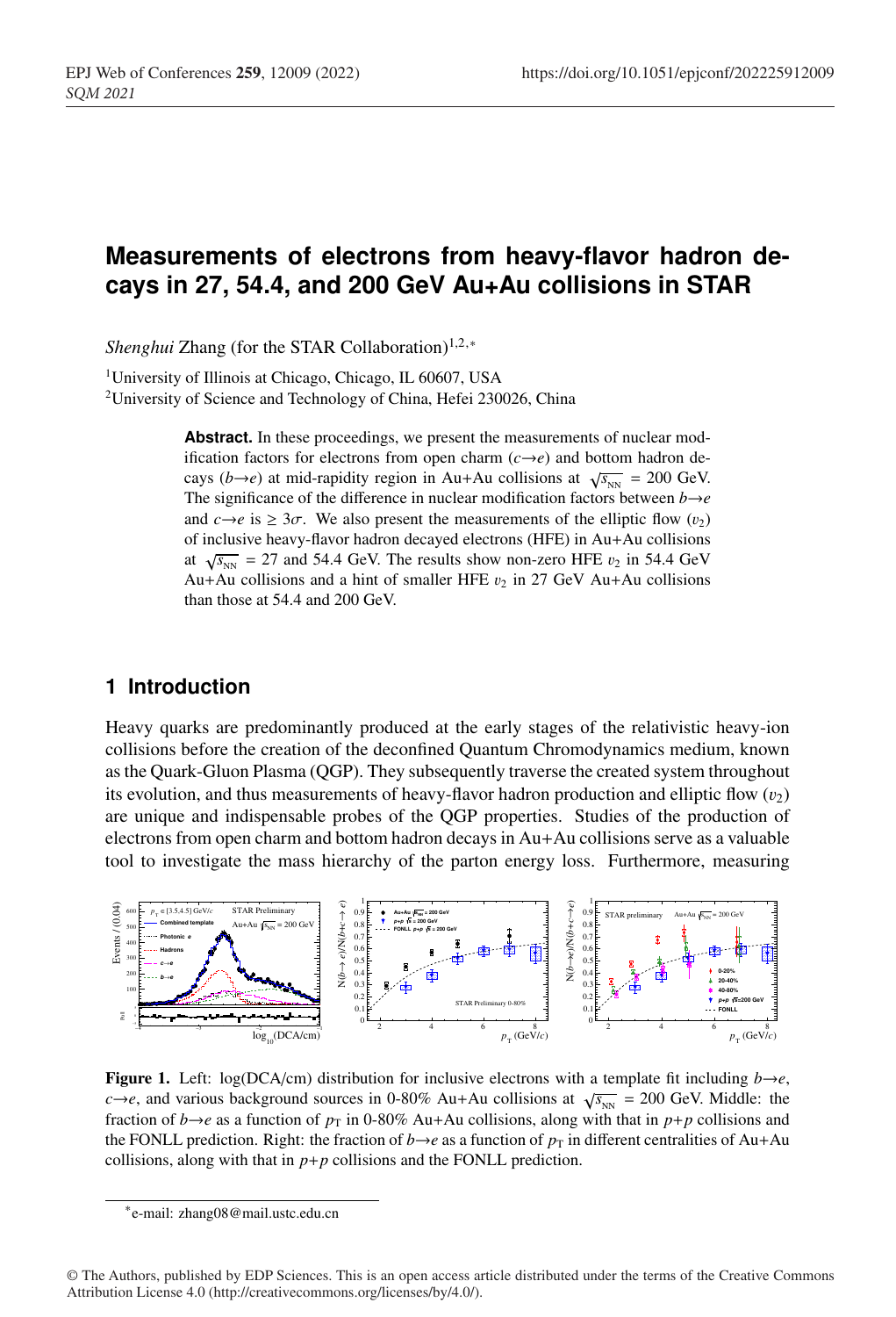important insights into the temperature dependence of the heavy-flavor quark interactions with the QGP. In these proceedings, we present preliminary results on the production of electrons from open charm and bottom hadron decays in  $\sqrt{s_{NN}} = 200 \text{ GeV}$  Au+Au collisions, as well as inclusive heavy-flavor electron (HFE)  $v_2$  in  $\sqrt{s_{NN}} = 27$  and 54.4 GeV Au+Au collisions.

v<sup>2</sup> of heavy flavor hadrons and their decay daughters at different collision energies provide

# **2 Experiment and Analysis**

The STAR experiment utilizes the Time Projection Chamber, the Time Of Flight detector, and the Barrel Electromagnetic Calorimeter to reconstruct charged tracks and perform particle identification. Electrons originating from charm and bottom hadron semileptonic decays are topologically separated utilizing the Heavy Flavor Tracker which provides precise identification of displaced vertices [1].

### **2.1 Nuclear modification factor**

The log(DCA/cm) distribution, where the DCA is the 3D distance of closest approach of a candidate electron to the primary vertex, is used to separate the bottom hadron decayed electrons ( $b \rightarrow e$ ) from charm hadron decayed electrons ( $c \rightarrow e$ ). Such a distribution for inclusive electrons is shown in the left panel of Fig. 1, along with the template fit including  $b\rightarrow e$ ,  $c \rightarrow e$ , background from photonic electrons, and the hadron contamination. The templates for  $b \rightarrow e$  and  $c \rightarrow e$  are obtained from a fast simulation, taking into account detector effects, coupled with the EvtGen [2] decayer, in which  $D^0, D^{\pm}, D_S, \Lambda_c, B^0, B^{\pm}, B_S$ , and  $\Lambda_b$  decays are included. The DCA distribution for  $b \rightarrow e$  is broader than that for  $c \rightarrow e$  because of the longer lifetime of B hadrons. The template for photonic electrons, arising from gamma conversions,  $\pi^0$  and  $\eta$  Dalitz decays, is obtained from simulations, and constrained by the photonic electron fraction. Furthermore, hadrons misidentified as electron candidates need to be accounted for. Their template is obtained from data and the magnitude is constrained by the inclusive electron purity. The fractions of bottom-decayed electrons to the sum of bottom- and charmdecayed electrons,  $f^{b\to e} = N(b\to e)/N(b+c\to e)$ , as a function of transverse momentum  $(p_T)$ in different centralities of 200 GeV Au+Au collisions are obtained via the template fitting and shown in the middle and right panels of Fig. 1. The fractions in  $Au+Au$  collisions are compared to the results from  $p+p$  collisions ([3] and preliminary 2012 STAR data) and the FONLL prediction [5, 6]. An enhancement of the  $b \rightarrow e$  fraction is observed in 0-80% Au+Au collisions compared to that in  $p+p$  collisions and FONLL prediction. The enhancement is more significant in central  $Au+Au$  collisions and consistent with  $p+p$  and FONLL in peripheral collisions.

The nuclear modification factor  $(R_{AA})$  of bottom- and charm-decayed electrons are obtained using:

$$
R_{\text{AA}}^{b \to e} = \frac{f_{Au+Au}^{b \to e}}{f_{p+p}^{b \to e}} R_{\text{AA}}^{\text{HFE}}, \ R_{\text{AA}}^{c \to e} = \frac{1 - f_{Au+Au}^{b \to e}}{1 - f_{p+p}^{b \to e}} R_{\text{AA}}^{\text{HFE}}, \tag{1}
$$

where  $f^{b\to e}$  is the fraction of  $b\to e$  in Au+Au or  $p+p$  collisions, and  $R_{AA}^{HFE}$  is the  $R_{AA}$  of the HFE defined as a ratio of HFE yield in Au+Au collisions to that in  $p+p$  collisions normalized by the average number of binary nucleon-nucleon collisions. The left panel of Fig. 2 shows  $R_{AA}^{b\to e}$ ,  $R_{AA}^{c\to e}$  and the ratio of  $R_{AA}^{b\to e}$  to  $R_{AA}^{c\to e}$  in 0-80% Au+Au collisions, along with a comparison to the DUKE transport model calculations that include the mass dependence of the parton energy loss [4]. From a constant fit to the ratio, the  $R_{AA}^{b\to e}$  is about 1.92 times larger than  $R_{AA}^{c\rightarrow e}$  (2.8 $\sigma$  significance), which is qualitatively described by the DUKE model calculation and consistent with the mass hierarchy of parton energy loss. A null hypothesis of no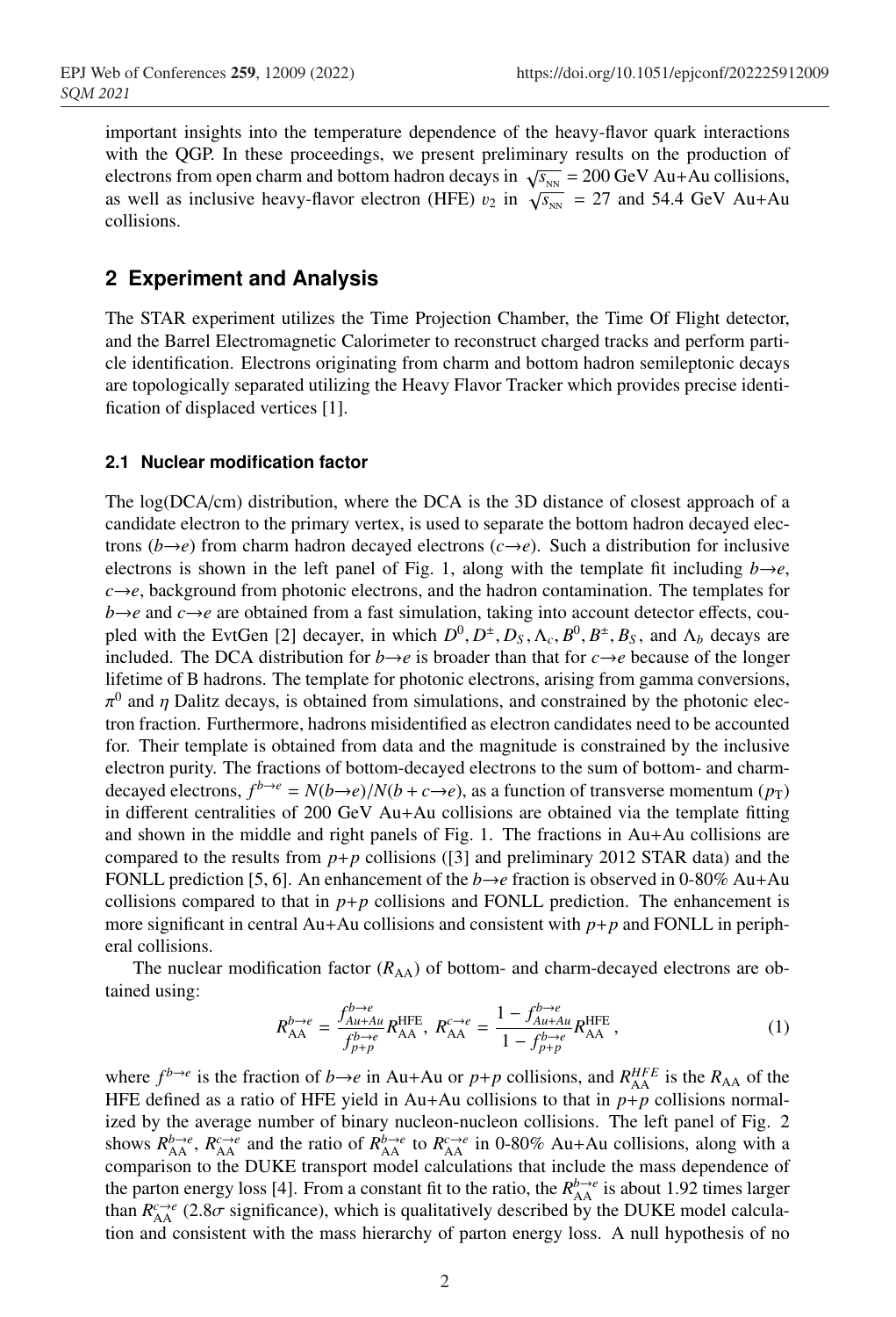mass dependence for the  $R_{AA}^{b\to e}$  to  $R_{AA}^{c\to e}$  ratio (blue shaded curve) is constructed by using the D meson  $R_{AA}$  [7] to the  $c/b\rightarrow e$  simulation, which takes into account the different decay kinematics. The p-value of the data to this curve is found to be 0.014, disfavoring the hypothesis of identical charm and bottom hadron  $R_{AA}$ .



**Figure 2.** Left:  $R_{AA}^{b\to e}$  and  $R_{AA}^{c\to e}$  (top) and the  $R_{AA}^{b\to e}/R_{AA}^{c\to e}$  ratio (bottom) as a function of  $p_T$  in 0-80% Au+Au collisions at  $\sqrt{s_{NN}}$  = 200 GeV. The blue shaded curve represents the null hypothesis. Middle: the double ratios of  $R_{\text{CP}}^{b\to e}$  to  $R_{\text{CP}}^{c\to e}$  (0-20%/40-80% and 20-40%/40-80%) as a function of  $p_{\text{T}}$ . Right: the double ratio of  $R_{CP}^{b\to e}$  to  $R_{CP}^{c\to e}$  (0-20%/20-40%) as a function of  $p_T$ . Results are compared to the Duke model calculations.

The double ratio of  $R_{\text{CP}}^{b\to e}$  to  $R_{\text{CP}}^{c\to e}$  is obtained as follows:

$$
\frac{R_{\text{CP}}^{b \to e}}{R_{\text{CP}}^{c \to e}} = \frac{f_{central}^{b \to e}}{1 - f_{central}^{b \to e}} \frac{1 - f_{peripheral}^{b \to e}}{f_{peripheral}^{b \to e}}.
$$
\n(2)

In the middle and right panels of Fig. 2, the obtained double ratios of  $R_{CP}^{b\to e}$  to  $R_{CP}^{c\to e}$ are shown for 0-20%/40-80%, 20-40%/40-80% and 0-20%/20-40%, respectively. A constant fit to the double ratios is performed and the  $R_{\text{CP}}$  ratio values are found to be 1.68±0.15(stat.)±0.12(syst.) and 1.38±0.08(stat.)±0.03(syst.) for 0-20%/40-80% and 0- 20%/20-40%, which are significantly different from unity at a 3.5 $\sigma$  and 4.4 $\sigma$  level, respectively.

#### **2.2 Elliptic flow**

The inclusive HFE  $v_2$  is measured in  $\sqrt{s_{NN}} = 27$  and 54.4 GeV 0-60% Au+Au collisions in a similar way to STAR published measurements at  $\sqrt{s_{_{NN}}}$  = 200, 62.4, and 39 GeV [8]. The



**Figure 3.** Left: HFE  $v_2$  as a function of  $p_T$  in 0–60% centrality of 27 and 54.4 GeV Au+Au collisions compared with that from 200 GeV Au+Au collisions. Middle: HFE  $v_2$  as a function of  $p_T$  compared to those of light flavor mesons in 27 and 54.4 GeV Au+Au collisions. Right: HFE  $v_2$  as a function of  $p_T$ , compared to TAMU and PHSD calculations in 0–60% centrality of 54.4 GeV Au+Au collisions.